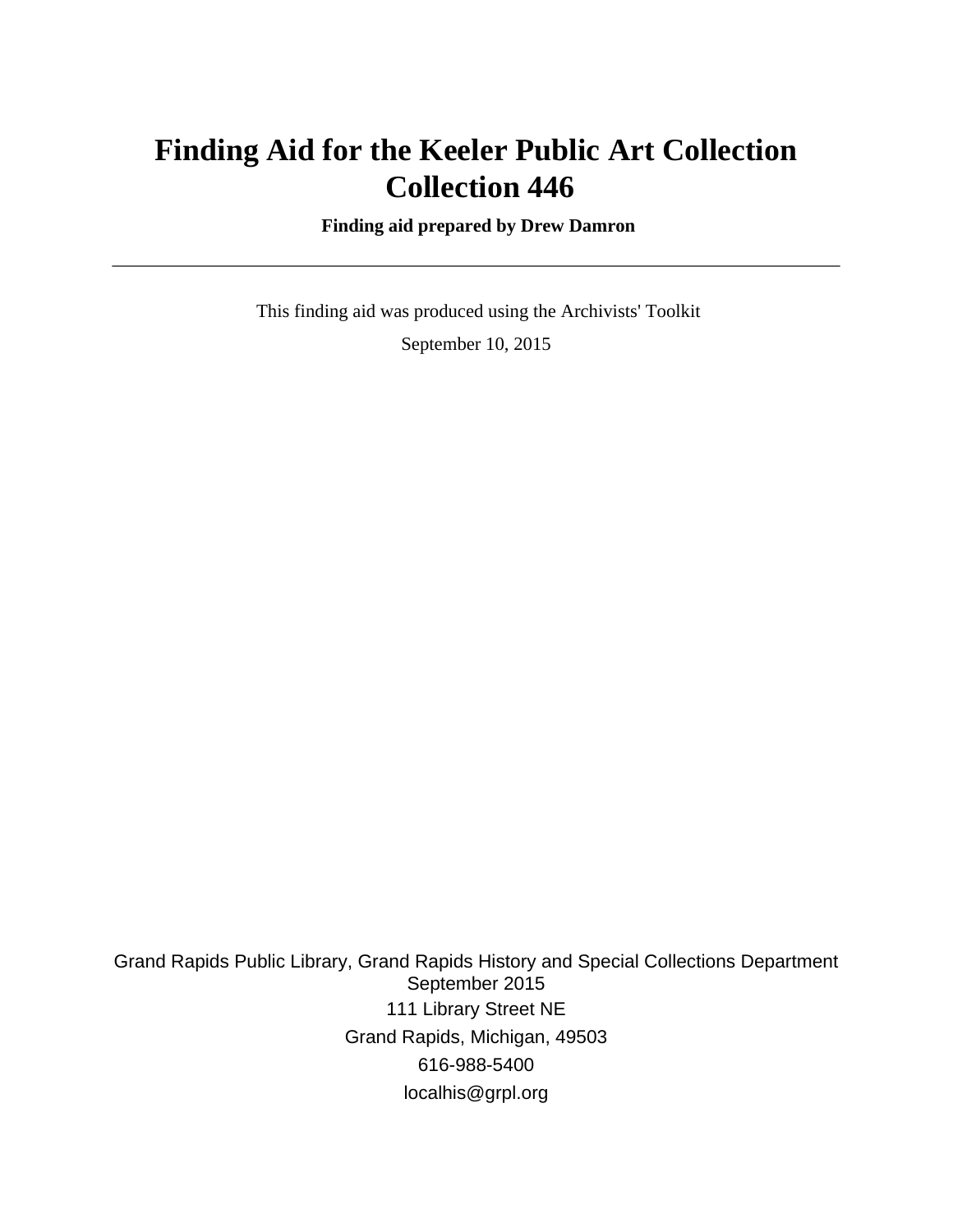# **Table of Contents**

 $\overline{\phantom{a}}$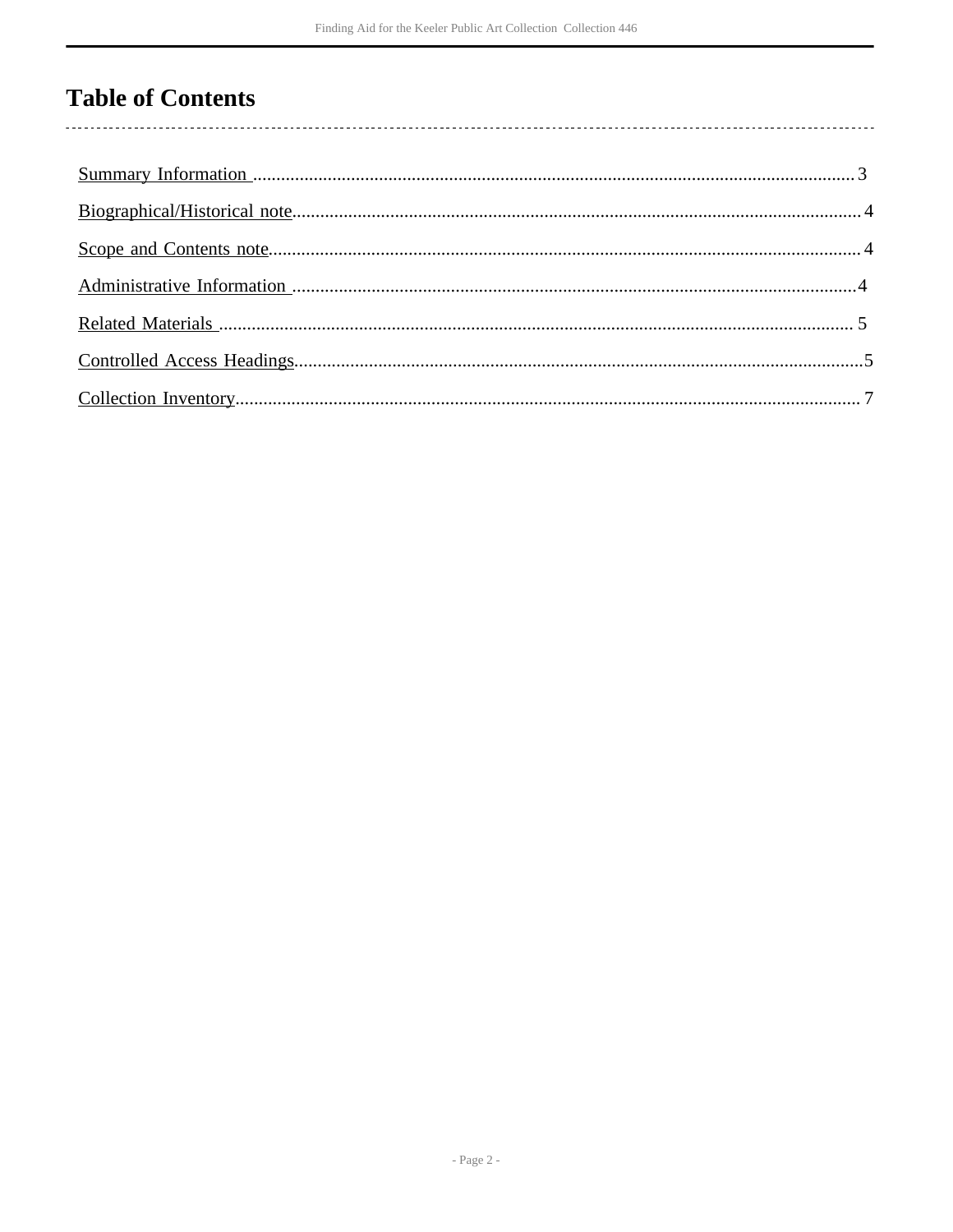# <span id="page-2-0"></span>**Summary Information**

| <b>Repository</b> | Grand Rapids Public Library, Grand Rapids History and Special<br><b>Collections Department</b>                                                                                                                                                                                                                                                                                      |
|-------------------|-------------------------------------------------------------------------------------------------------------------------------------------------------------------------------------------------------------------------------------------------------------------------------------------------------------------------------------------------------------------------------------|
| <b>Title</b>      | Keeler Public Art Collection                                                                                                                                                                                                                                                                                                                                                        |
| Date [inclusive]  | 1960 - 1980                                                                                                                                                                                                                                                                                                                                                                         |
| <b>Extent</b>     | 0.5 Linear feet 1 Box                                                                                                                                                                                                                                                                                                                                                               |
| Language          | English                                                                                                                                                                                                                                                                                                                                                                             |
| <b>Abstract</b>   | The Keeler Public Art Collection contains records, reports, and<br>correspondences concerning many of the public art projects Mary Ann<br>Keeler was involved with. Within are materials about The Grand by<br>Alexis Smith; Calder; Mark diSuvero; Sculpture off the Pedestal; Steven<br>Urry; Clement Meadmore; G.R. Symphonic Chorus; G.R. Symphony<br>Society; and Dale Eldred. |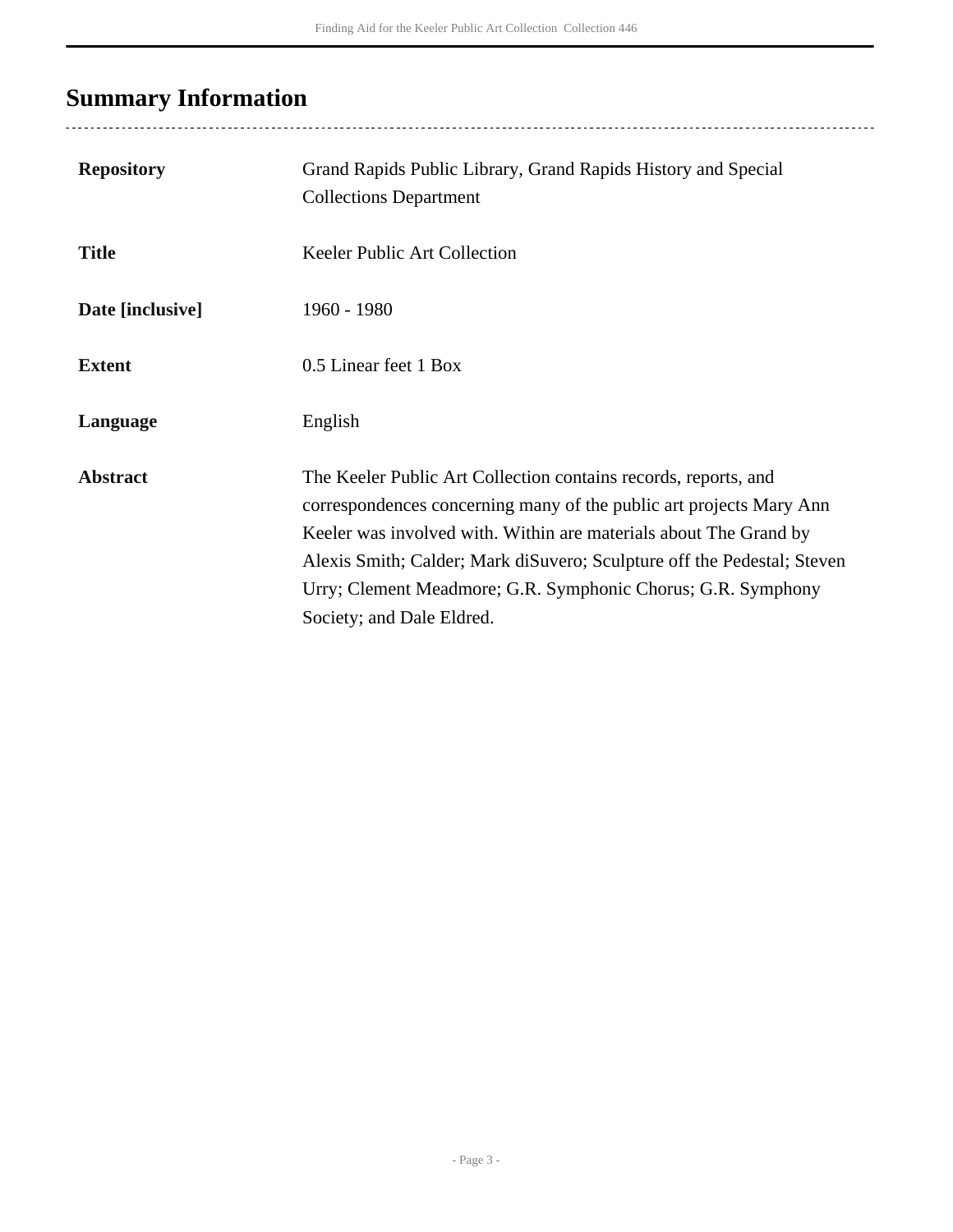## <span id="page-3-0"></span>**Biographical/Historical note**

Mary Ann Keeler grew up in Grand Rapids and graduated from Ottawa Hills High School. She worked at the Grand Rapids Press and is known for her philanthropy and leadership in public art and downtown revitalization. She married Mike Keeler of the Keeler Brass Company family in 1948.

She played a key role in bringing Calder's sculpture, La Grande Vitesse, to Grand Rapids and was on the committee that built the Grand Center. She was on the board of directors for the Grand Rapids Symphony from 1952 to 1970 and donated 1.2 million dollars to renovate the addition to the downtown Public Library Branch. The addition was renamed the Keeler Wing in 1999. The couple have also donated considerable amounts to Grand Valley State University, the Diocese of Grand Rapids, and other institutions.

### <span id="page-3-1"></span>**Scope and Contents note**

The items donated by Mary Ann Keeler are mostly photocopies of her project reports and correspondences. She has also included the bound autobiography of her father, Miner S. Keeler, the founder of the Keeler Brass Company. The organization of these materials have not been changed and reflect the curatorial decision of Mrs. Keeler at the time they were donated.

## <span id="page-3-2"></span>**Administrative Information**

### **Publication Information**

Grand Rapids Public Library, Grand Rapids History and Special Collections Department September 2015

#### **Immediate Source of Acquisition note**

Gift from Mary Ann Keeler, accession number 1986.470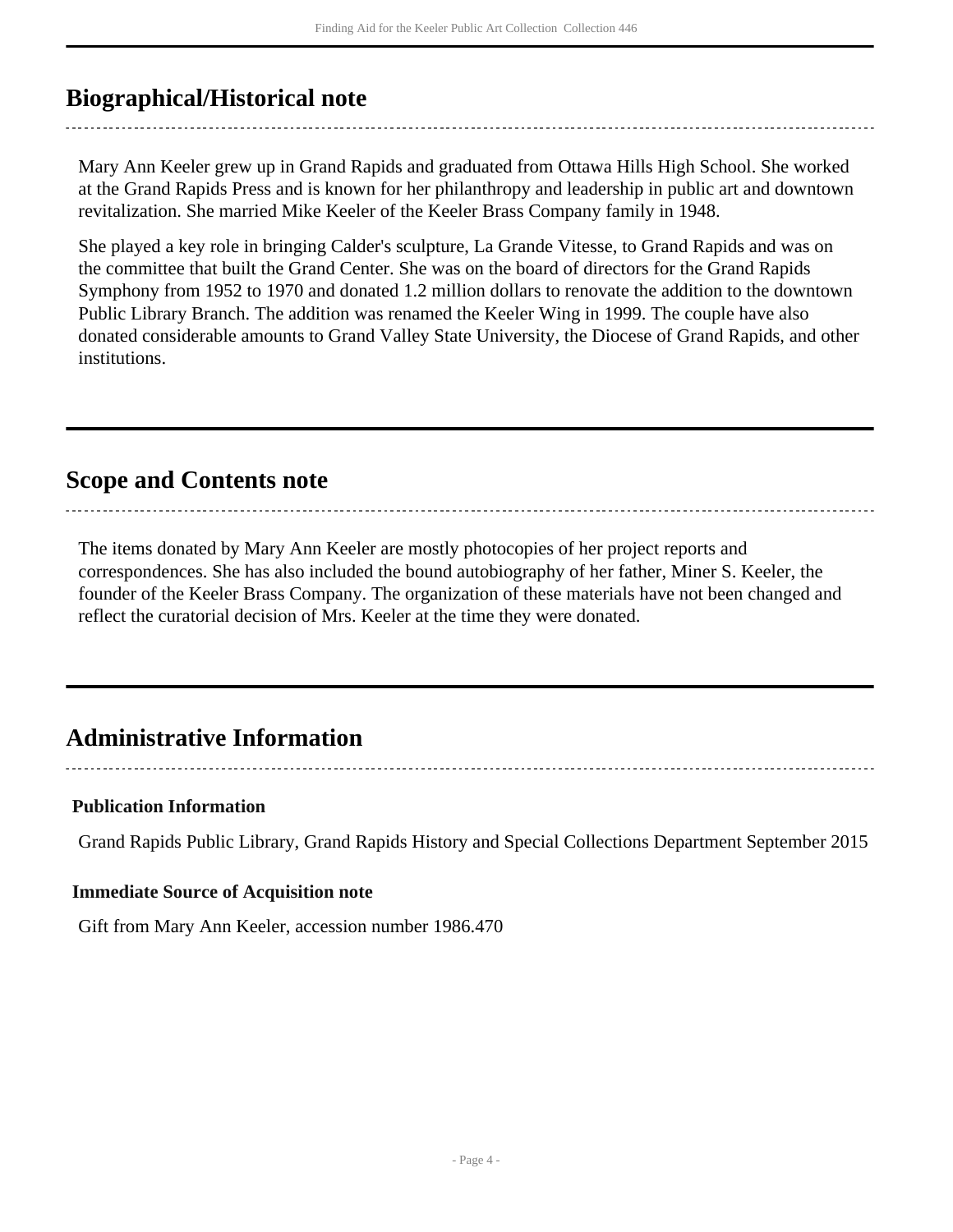## <span id="page-4-0"></span>**Related Materials**

### **Related Archival Materials note**

Collection 1: Nancy Mulnix Tweddale Papers ...Calder Vandenberg Sculpture Project ...

Collection 109: Grand Rapids Public Library Administrative Archives

Collection 118: Grand Rapids Public Library Urban Renewal Pictorials

Collection 224: Grand Rapids Public Library Art & Graphics Collection

Collection 269: Paul Collins Biographical & Exhibit Catalogs Collection

Collection 402: Arts Council of Greater Grand Rapids records

## <span id="page-4-1"></span>**Controlled Access Headings**

### **Genre(s)**

• letters (correspondence)

### **Geographic Name(s)**

• Grand Rapids (Mich.) -- Biography

#### **Personal Name(s)**

• Keeler, Mary Ann

#### **Subject(s)**

- Art -- Michigan -- Grand Rapids
- Artists -- Michigan -- Grand Rapids -- Biography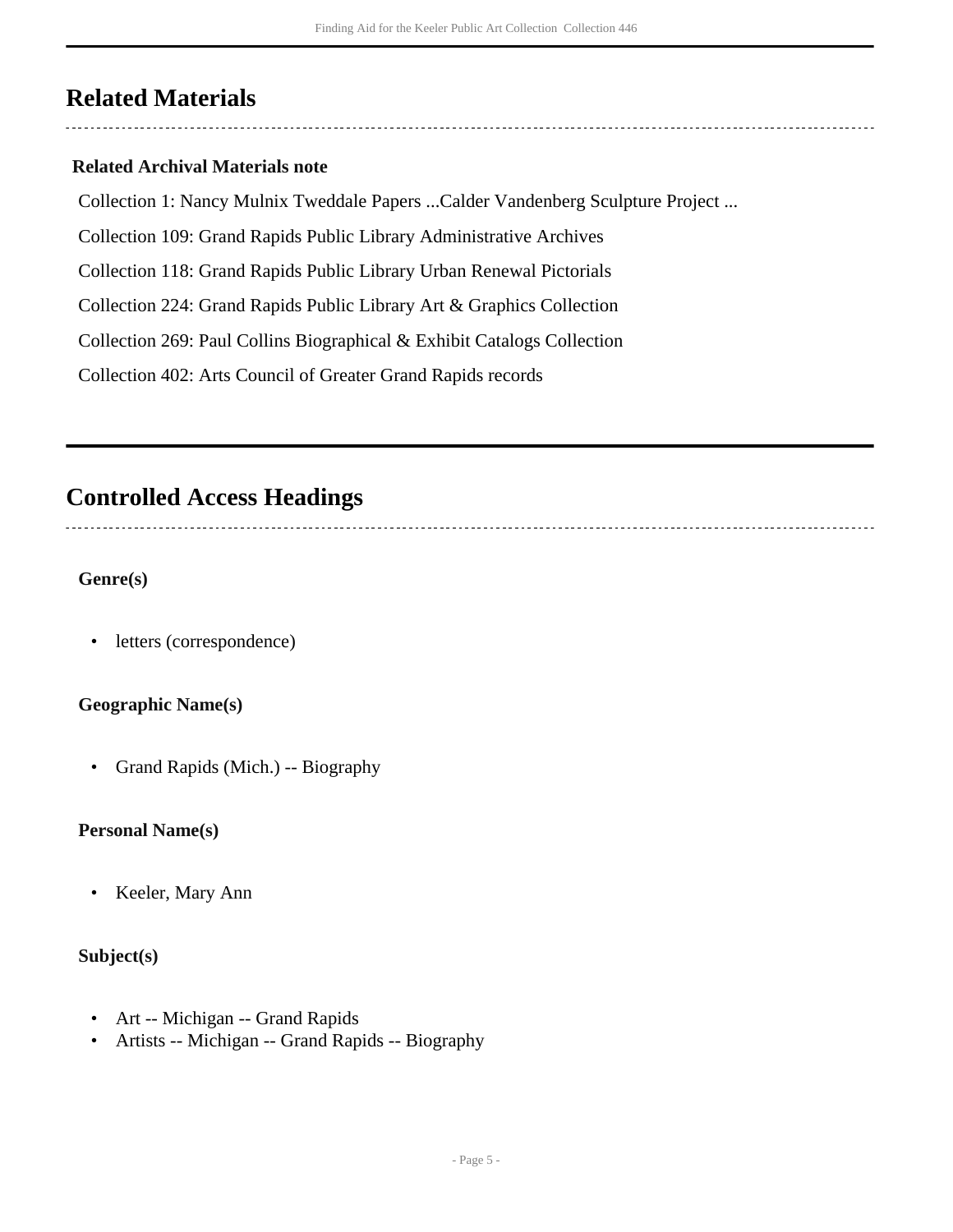- Arts -- Michigan -- Grand Rapids
- Grande Vitesse -- Calder, Alexander, 1898-1976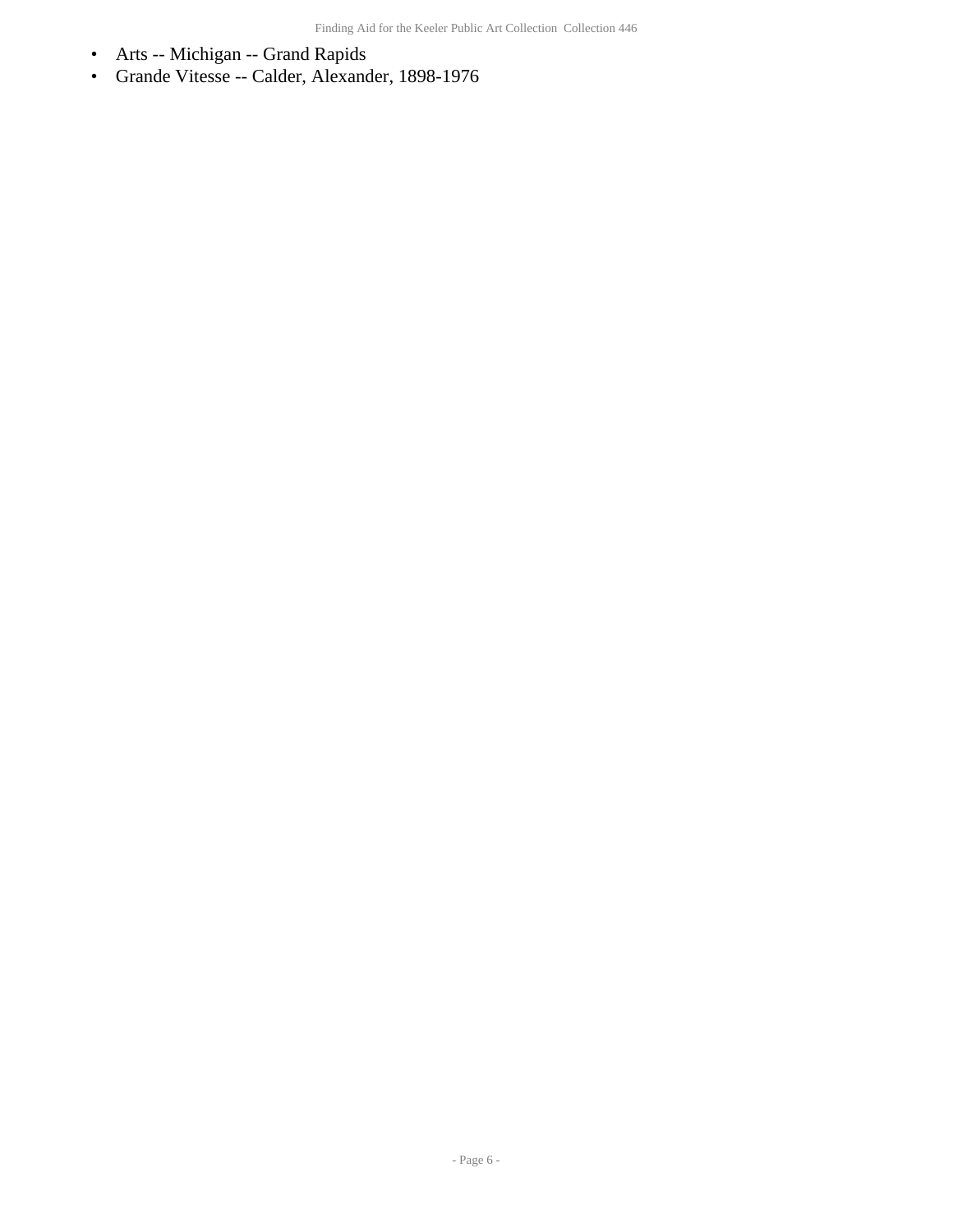## <span id="page-6-0"></span>**Collection Inventory**

|                                                                                                                                | <b>Box</b>   | <b>Folder</b>  |
|--------------------------------------------------------------------------------------------------------------------------------|--------------|----------------|
| Correspondences with Gordon Olsen                                                                                              | $\mathbf{1}$ | $\mathbf{1}$   |
| Materials concerning the unveiling of "The Grand" a mixed media art<br>installation at Devos Hall                              | $\mathbf{1}$ | $\overline{2}$ |
| Notes from Mark di Suvero. G.S.A. Report by Mary Ann Keeler.                                                                   | $\mathbf{1}$ | 3              |
| Report on The Grand Rapids Federal Building Sculpture Story by the<br>Initiator and Coordinator, Mary Ann Keeler               | $\mathbf{1}$ | $\overline{4}$ |
| Report on the "Sculpture Off the Pedestal" Show. November 27, 1974                                                             | $\mathbf{1}$ | 5              |
| Dedication Ceremonies for ARCH "1973" by Steven Urry. June 29, 1975.                                                           | $\mathbf{1}$ | 6              |
| GR Press article "Split Ring to Stay Here" November 7, 1973.                                                                   | $\mathbf{1}$ | $\overline{7}$ |
| History of Grand Rapids Symphonic Choir                                                                                        | $\mathbf{1}$ | 8              |
| Report on the Grand Rapids Symphony Society. Its Role in the<br>Community and its Search for a Music Hall. By Mary Ann Keeler. | 1            | 9              |
| Walking Tour Information. Mini-Calder for the Blind in VandenBerg<br>Plaza.                                                    | $\mathbf{1}$ | 10             |